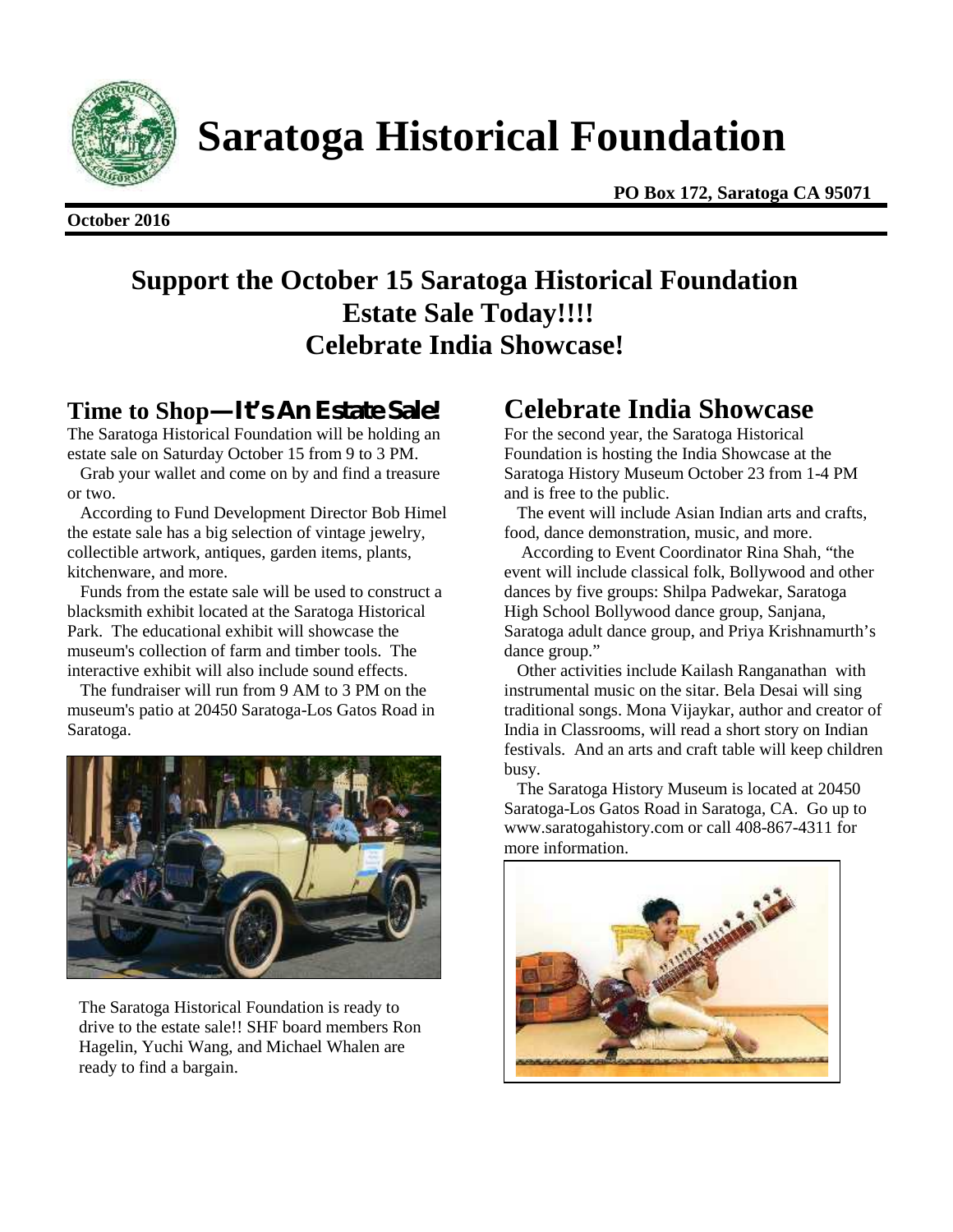## **60 Years Ago--Incorporation September 25, 1956**

60 years ago Saratoga's incorporation election was held September 25, 1956, and the incorporation was declared official October 22.

This issue is dedicated to the 60<sup>th</sup> anniversary.

In looking back at the struggles of the fledgling city it is clear some of the same issues that were faced at that time are faced today.

One of the interesting articles that popped out was one printed in 1958—two years after incorporation.

William Glennon, a member of the city council and later a mayor was quoted in a Saratoga News article as to why people live in Saratoga "even at a sacrifice."

The article said, "Saratoga is a different kind of town. The people who live here do so by choice, and this is not true of most other communities. They live in other towns because their work has taken them there.

The great majority must sacrifice to live in Saratoga. They must commute to Sunnyvale, San Jose and even as far as San Francisco.

The community has a diverse population, including brilliant scientists, distinguished retired military personnel, blue collar workers, white collar workers, pilots for airlines, educators and artists.

There is a tremendous range of personalities in a community as small as this.

But we all have one thing in common. They apparently place a premium on the pleasant way of life. They find Saratoga a nice place to live, raise a family or retire.

Saratoga represents the pleasant way of life because of the quiet atmosphere, lovely homes and gardens, beautiful hills and orchards."

# Saratoga Historical Foundation Officers

The mission of the Saratoga Historical Foundation is to preserve the unique history of Saratoga for the education and enjoyment of the community.

# *Executive Committee*

Annette Stransky, President Bob Himel, Vice President Recording Secretary, Open position Yuchi Wang, Treasurer *Newsletter*

The Saratoga Historical Foundation newsletter is produced 6X a year. If you have comments or suggestions, e-mail: **annette@saratogahistory.com** The Saratoga History Museum, McWilliams House and schoolhouse are located at 20450 Saratoga-Los Gatos Road and open from 1-4 PM Friday and Sunday and 10-4 PM on Saturday. Call 408-867-4311 to arrange group or docent-led tours. Be sure to visit our gift shop.Visit our website:

Although the orchards are no longer in existence, Saratoga still maintains the quiet atmosphere, lovely homes and gardens and beautiful hills.

Stop by the museum and see, "A Century of Key Events in Saratoga" to see if you agree. The exhibit covers 1866 to 1956.



1952 aerial view of the Saratoga Village. Blaney Plaza can be seen in the center of the photo. The Beckham- Joslin Chrysler dealership is on the left and the Methodist church (now Bell Tower) can also be seen. The long curving street in the center of the picture was once the right-of-way for the Peninsular Interurban, a trolley that ran from 1903-1933 and connected many cities such as Los Gatos, San Jose, Palo Alto.

http://www.saratogahistory.com.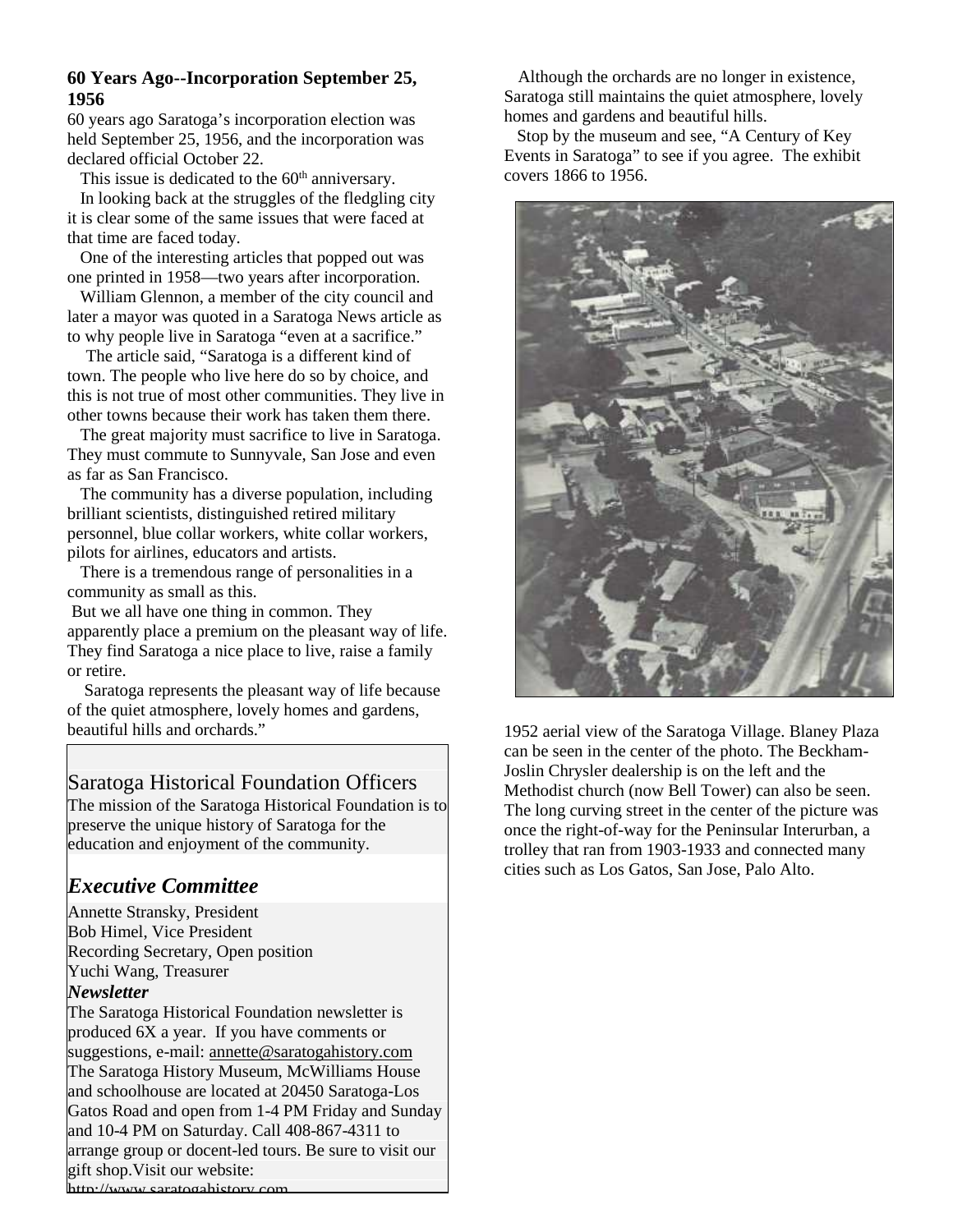| <b>Save the Date!!!</b> |                           |
|-------------------------|---------------------------|
| August 1-               | Celebrating a Century of  |
| Key                     |                           |
| <b>Nov. 15</b>          | Events in Saratoga—       |
|                         | exhibit                   |
| <b>Oct.</b> 15          | Estate Sale-9-3 PM at the |
|                         | Museum                    |
| Oct. 23                 | India Showcase 1-4 PM     |
| Oct. 22                 | Archives Crawl            |
| Nov. 1-Dec.             | Annual toy drive          |
| 10                      |                           |
| <b>Nov. 25-</b>         | Holiday Exhibit opens     |
| <b>Nov. 26</b>          | <b>Exhibit Reception</b>  |
|                         |                           |

## **Archives Crawl on October 22**

**January 23** Membership Meeting



The Santa Clara Valley Library is hosting an archives crawl with 11 museums participating on October 23. The one day event includes the following participants:

Gilroy Museum, Heritage Pavilion of the Santa Clara City Library, History San Jose, Santa Clara University Archives, Saratoga History Museum, Ainsley House, California Western Americana Collection at the Cupertino Library, California History Center, Campbell Historical museum, Casa Grande and the New Almaden Quicksilver Mining Museum and the Dr. Martin Luther King, Jr. Library. The event is promoting museum attendance and the opportunity to learn more about each participant. For additional information and hours:

https://www.sjpl.org/blog/santa-clara-valley-archives.

### **Annual Toy Drive Opens November 1**



Bring a new, unwrapped toy for the annual toy drive held by the city of Saratoga and Sacred Heart church. The museum will be collecting toys for this drive until December 10.

# **Holiday Exhibit Opens November 25**

The Saratoga History Museum will feature a special holiday exhibit that runs from November 25 to the end of January. The exhibit highlights over 20 collections and their history from local residents.

Some of the collections include baseball cards, Pez , advertising collectibles, doll houses, bells, minerals and many more. Ever wonder why people collect items? Some of the reasons include advancing knowledge, creativity, commitment to a good cause, and fostering a social connection. The exhibit also includes a list of collections owned by celebrities. Come on by and find out what people enjoy collecting!! The exhibit is free.

## **Special Exhibit Reception on November 26**

This year's Holiday Festivities will be celebrated on



Saturday, November 26. The Chamber of Commerce will conduct a wine stroll from 2-5 along with many other festivities. The annual Christmas tree lighting will take place at 5:30 PM

at Blaney Plaza and will be followed by an hour-long musical program.

The Museum will be all decked out for Christmas including the McWilliams House and One-room Schoolhouse. A local preschool is making snowflakes for the schoolhouse this year and have promised a snow flurry.

Stop by between 1 and 4 PM on November 26 and see the new exhibit, bring an unwrapped toy, munch a cookie, sip hot apple cider and enjoy some live music. Happy holidays.

### **When Holiday Shopping, Don't Forget AmazonSmile!**

Did you know that the Saratoga Historical Foundation has a unique AmazonSmile link that makes it easier for people to find and support us? It is:

http://smile.amazon.com/ch/51-0178189

If you enjoy shopping on-line at Amazon.com—it only takes a minute to sign up.

When customers click on our organization's unique link, they skip the process to search for a charity to support among over 1 million eligible charities. Instead, they're taken to smile.amazon.com and are automatically asked if they want to support Saratoga Historical Foundation.

Do you have to click on my charity's AmazonSmile link every time I shop? No. Once customers select our organization, SHF will receive 0.5% of the price of all their eligible smile.amazon.com purchases, regardless of whether they use your unique AmazonSmile link to return to the site.

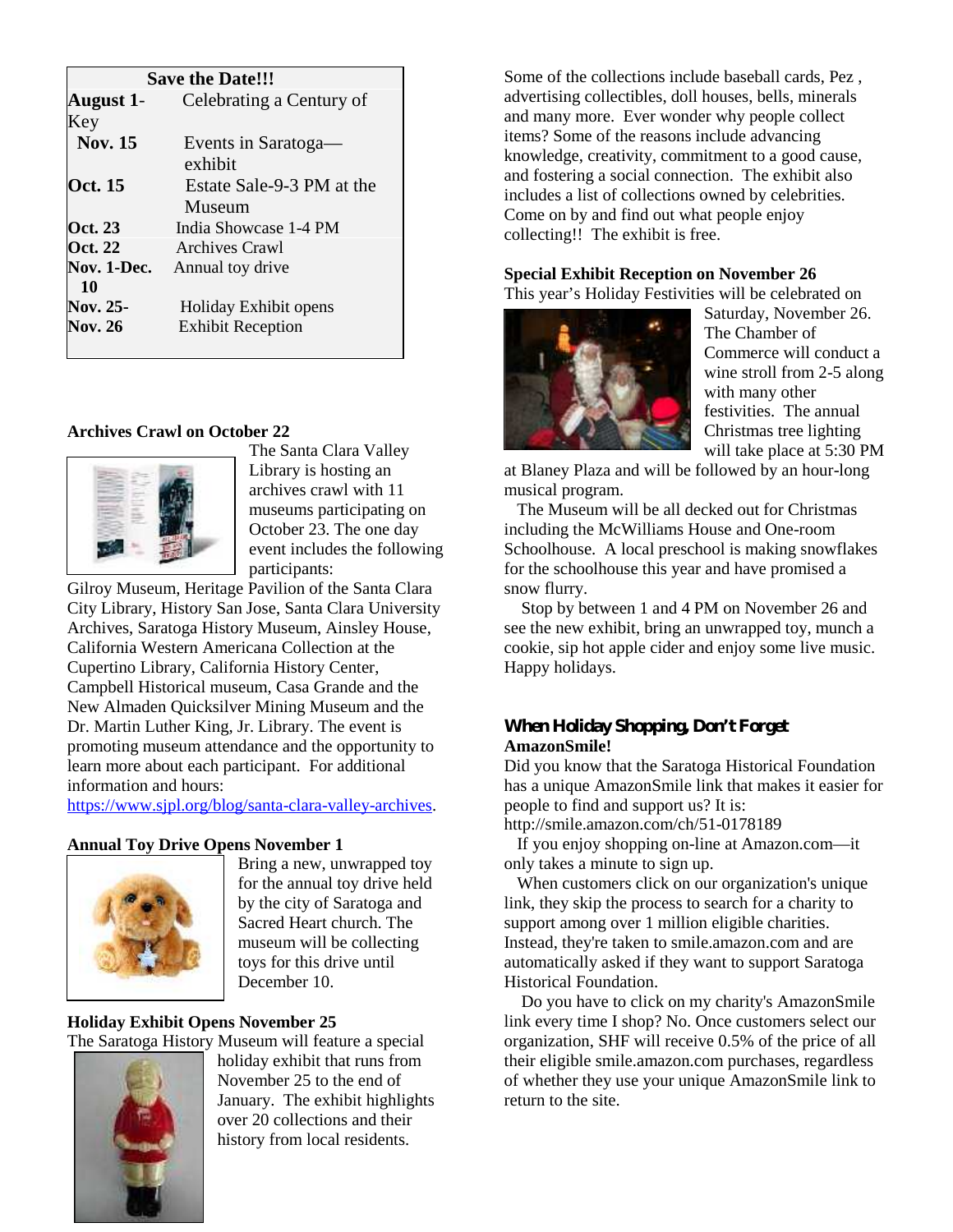#### **Then and Now –A Special Look Back**

The following article was written by Writer Audry Lynch. Lynch contacted former Mayor William Glennon, the second mayor of Saratoga; former Mayor Jerry Smith, and long-time Saratogan Gene Zambetti for this article.

#### **William Glennon**

#### **(Former Mayor – 1962-1968**

The city of Saratoga incorporated in 1956. Having received the majority of affirmative votes for incorporation, Burt Brazil was named the first mayor.



Mayor Burton Brazil

Burt was a professor at San Jose State University a result of which gave him a knowledge of government which was his subject matter. Unfortunately, it also made him somewhat didactic. Being so was not the most favorable way to conduct meetings in connection with citizen problems.

Late in 1956 I was asked by a friend, Bill Bullier, to join a newly formed citizens group

called "The Good Government Group". As the oldest of the group and having been a resident of Saratoga longer than anyone else, Dr Jack Cox was elected president. A problem immediately surfaced when Dr. Cox announced that the group would take no positions with respect to city business. I responded that if that were the case I would not be interested in serving in the Good Government Group. In addition, I had learned that Dr Cox was a member of the notorious John Birch Society which paid for and ran billboard adds advocating the resignation of Chief Justice Earl Warren of the Supreme Court of the United States. I was then selected to be the vice president of the group and despite Dr Cox being president he was deprived of all authority over the group actions.

The first critical event the Good Government Group took on was to look for someone to run for city council as Ray Williams decided not to run for reelection.

As vice president I chose to test my authority by asking Admiral Joe Conly and General Jack McMahn to attempt to seek out a citizen capable of replacing Ray Williams as city council man. At the next meeting of the Good Government Group (known as the GGG) the McMahn, Conly committee reported that they had interviewed several individuals but found no one they

would recommend. Then as luck would have it the committee asked if I would run for election. Being over worked on other activities I was of the opinion my wife, Susie, would strongly object to my agreement to run. The committee then shocked me by immediately going to speak with Susie. To my utter surprise Susie did not object. I joined the council in 1958. I was elected to replace Burt as mayor on July 7, 1963 and was reelected July 20, 1967. The city council at that time was besieged by ranch owners who objected, violently, to the proposed minimum lot size of 10,000 square feet as to the 6000 square feet then permitted by the Santa Clara County Planning Commission and used by the City of San Jose. One of the most important and advantageous items taken on by the new council was to hire the planning firm Lawence Livingston to create a general plan for the future development of the City of Saratoga. The plan dictated minimum lot size of 10,000 square feet for which was designed to help create as city of low density. The plan called for a maximum population of 35,000 and a low tax base.

I resigned in 1968. During this time I was not only Mayor of Saratoga, I chaired at one time or another the following organizations: Inner City Council, San Jose Junior Museum, Saratoga Men's Club, Sacred Heart Men's Club, Santa Clara County Planning Committee. When my closest friend suggested getting together I looked through my calendar and there were only 4 Wednesdays during that year that I was free. When I realized this at my next council meeting I resigned immediately.



Mayor William Glennon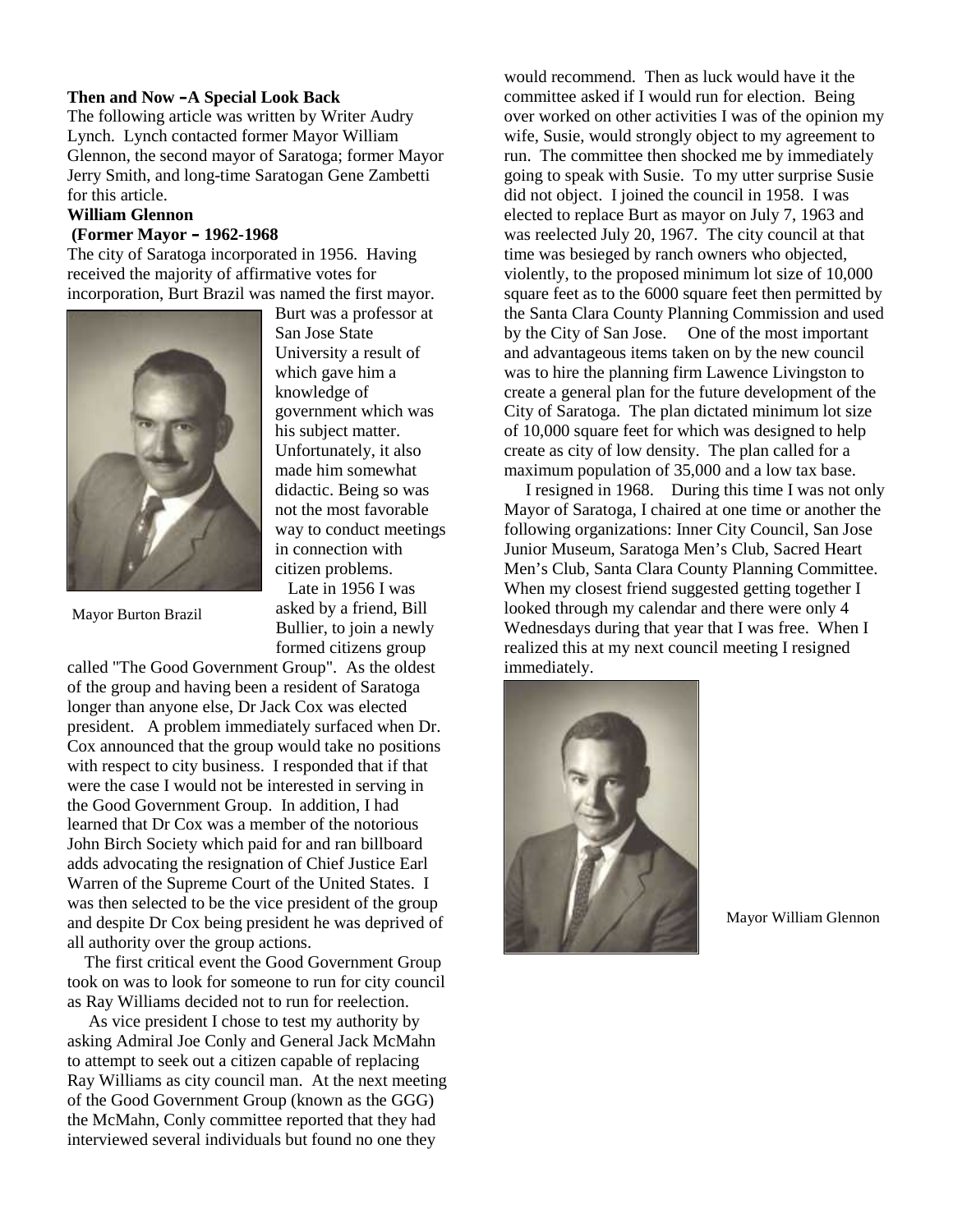Saratoga – Then and Now cont. **Jerome Smith**

(Former Mayor; City Council '68-'74; State Senate '74-'80; Judge in San Jose Appellate Court – 17 years)

"The number of people in Saratoga hasn't changed dramatically thanks to the plans set for Saratoga by the early city councils," Jerry Smith remembers. "They



were very strict about no huge rise in density or the introduction of commercial enterprises to the town. The only thing we had that was in that category was the Paul Masson Winery."

When did he decide to move to Saratoga? "That was in 1960 when we got married and bought our home which is near to downtown Saratoga."

Former Mayor Jerry Smith

But Jerry remembers that he knew and loved

Saratoga long before

that. "Most of my friends lived here so I was always in Saratoga. I went to St. Patrick's School, Bellarmine, and Santa Clara University. When it was time for Law School I rented a room in the Quito Road area and

lived there all during graduate school." "All during those years it was easy to get to know everyone in Saratoga," he remembers. "Saratoga was the place where all the local professionals moved – doctors, dentists, lawyers. It was easy to get to know all your neighbors so it was a very friendly place."

"In recent years we became part of Silicon Valley and the residents are technical people," he says. "They come from all over the world so it's more exciting but it's harder to get to know your neighbors."

The other biggest change came according to Jerry, because of the freeways. "People needed them and wanted them but it meant more traffic in our area. That is bound to continue."

"But Saratoga still retains its charm," Jerry concludes." We're still keeping to low density and minimal commercialism, just as the early city fathers advised."

#### **Eugene ( Gene) Zambetti**

Fire Commissioner (9 years)

"When I moved to Saratoga in 1956 San Jose was in a big rush to develop their town", Gene Zambetti recalls. "At this time you could buy a quarter of an acre lot and build a house on it for \$10,000 in the Quito Road area."

All the small towns like Saratoga, Cupertino, Campbell, Monte Sereno and Los Gatos who did not want to go for urbanization decided to incorporate. The race in Saratoga was close but the residents who wanted to preserve their own town prevailed. "Saratoga became a full-fledged city with limited lots and minimum services. " Saratoga was a perfect square," says Gene proudly. "The square consisted of 12 square miles. It was still called –

"City of blossoms ".

The town took other measures to insure that it kept its small town ambience. It was decided that there would be no strip commercial property. "The Village area – which used to be called McCarthysville, would keep some of its historic buildings. Gene is proud of the fact that he personally saved the Judge Foster Building.

"The town took lots of measures and passed ordinances to keep our rustic qualities", explains Gene. "We had a strong sign ordinance. There were to be no sidewalks or industrial zoning. We preserved the hillsides. As a former prune and apricot capital we wanted to preserve an atmosphere that was rural, rustic and open."

"There were other changes too", says Gene. "It was more lucrative to farm in other places so the farmers moved away. The freeways brought new traffic and new roads so it was now impossible to ride your horse from Sobey Road over to the Garrod Ranch."



"We tried to keep a balance between the old and new", Gene summarizes. "We had to accept the freeways or we would have been in total gridlock. There was an ordinance against drive up windows so we don't have fast food places. People didn't want West Valley College here and now it's one of our gems."

"The community works well together", says Gene philosophically. "We have 13 different churches and synagogues and there is very little racism or conflict. We work to preserve our trees and hillsides. Our fire department responds in 6 minutes. We had a better football team in 1965 but we have a better school band today".

The biggest downside to living in Saratoga is the high cost of housing. "It's a shame that our city workers, especially our teachers, can't afford to live here", says Gene sadly.

Overall Gene says that Saratoga is still a great place to live. "It's a great place to grow up in, or raise a family, or retire", he says. "I ought to know because I've done all three of them here."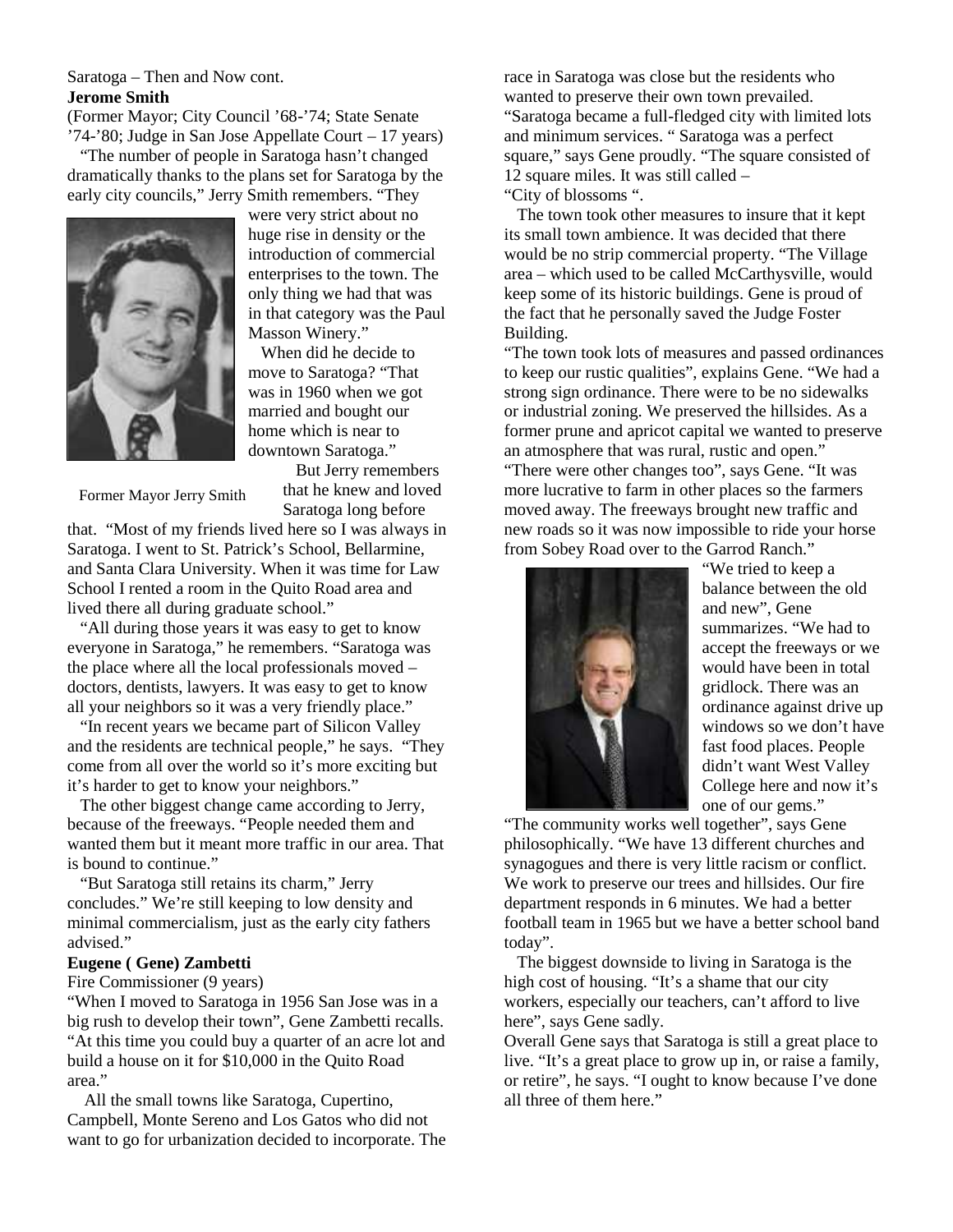#### **60 Years At a Glance**

Written by Elicia Yee, Saratoga High School

Decades before the Silicon Valley became home to many of the world's largest high-tech corporations and other startup companies, most of the Bay Area was covered in vast farmlands and orchards.

Saratoga, with its scattered houses and unpaved roads, depended on its farming industry of growing prunes and apricots, which were then transported to the Dole Food Company in Sunnyvale.

"We would climb the hills, and we could see Saratoga and its neighboring cities in a sea of white



prune tree blossoms," said Ernie Kraule, whose family moved from San Francisco to Saratoga in the 1940s when he was 8 years old. Children joined their parents in picking prunes on the piece of land where Saratoga High School was later built in 1959.

Before Saratoga had its own high school, students went to either Los Gatos High School or Campbell.

Many who went to the grammar school on Oak Street attend the annual Saratoga Grammar School reunions. Peter Hamm, who lived in Saratoga from 1943 to 1950 attends each year to keep connected to his former classmates.

"Not all of the roads were paved, and it was okay to carry a gun downtown," remembers Peter Hamm, whose mother was one of the founders of the Saratoga Historical Foundation.

Being in an overall rural atmosphere, Saratoga started developing in 1954 when more people moved to the town as the multinational technology company IBM built a manufacturing building on Blossom Hill Road.

Furthermore, after World War II service people were stationed in Saratoga, and other military jobs attracted people and companies to the small town. Families from the East coast moved here for job offerings and chose to stay because of the Mediterranean climate, as opposed to the cold winters and hot summers in the east.

Before Safeway was built in 1960, downtown Saratoga was where people did their shopping. The downtown area was "very versatile," said Ernie Kraule, long-time resident of Saratoga.

There was a volunteer fire department where young adults including Kraule, former fire chief, volunteered. Downtown also included many essential services such as a library, clothing boutiques, paint stores, auto repair garages, pool hall, hotel, two restaurants, three grocery shops, and many more.

As more corporations started in the South Bay, such as Hewlett-Packard, Saratoga began a gradual transition from a farming society to a more modern and urbanized town. Orchards were cut down to be transformed into business areas.

While the city developed sewage system and paved roads, many old-timers and the military wanted to maintain the rural quality of Saratoga, part of the reason being to keep taxes low. On the other hand, the new influx of population advocated for orderly change and urbanization.

After reaching a compromise, Saratoga, which was officially incorporated in 1956 to avoid being annexed by San Jose, has preserved its rural ambience yet welcomed modern changes.

"The city was incorporated under the condition that [the government] keep it rural," Kraule said. Unlike its neighboring cities such as Sunnyvale and Cupertino, which expanded rapidly, Saratoga developed slowly yet steadily, creating somewhat of a bubble surrounding the community.

"Saratoga, especially downtown, hasn't changed much over the years," Kraule said. "Just the stores and the restaurants; but other than that, nothing has really changed.

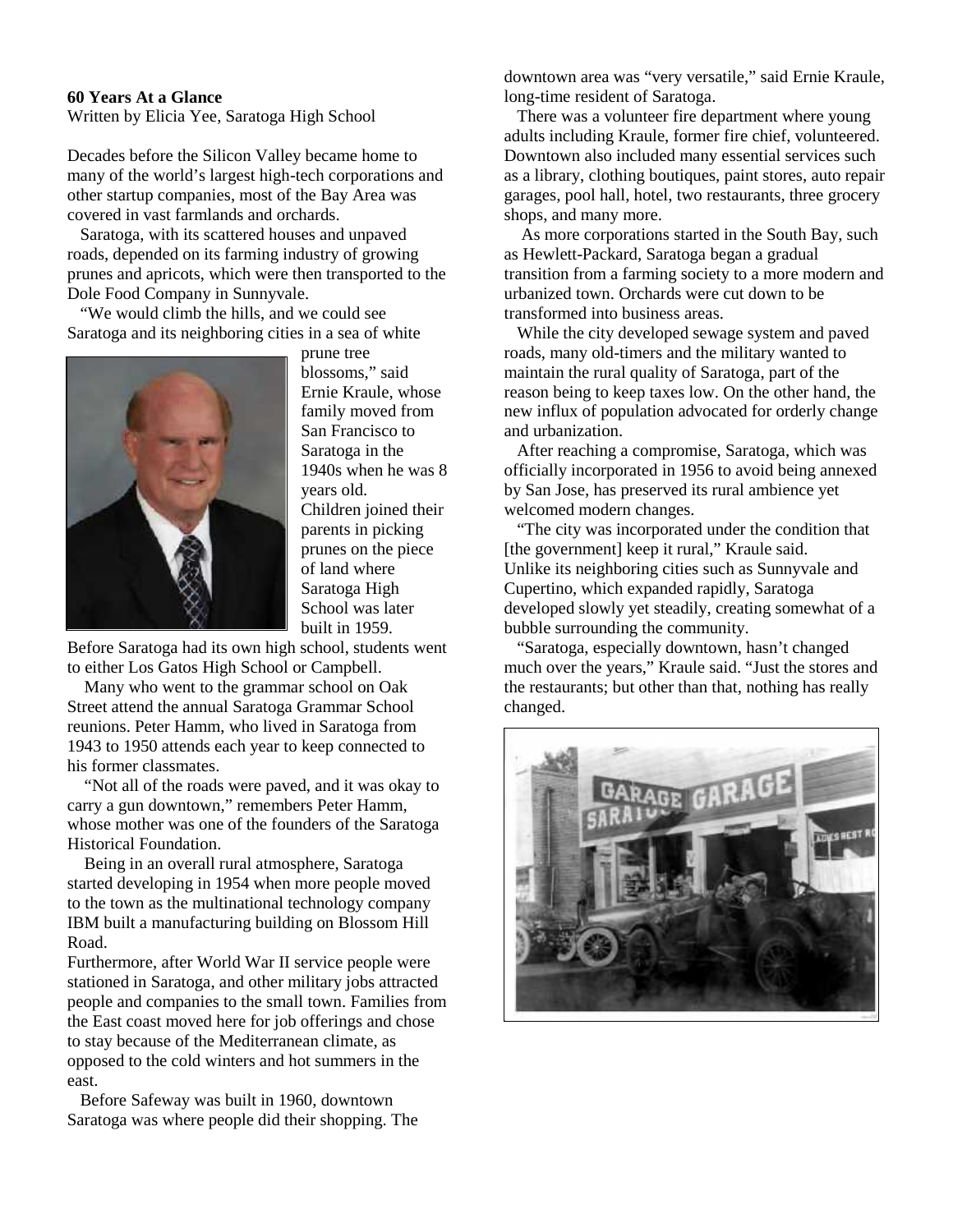### **Celebrating 60 Years as a City**

On September 17, Saratoga celebrated its  $60<sup>th</sup>$ anniversary with a parade down Big Basin Way. Over 65 entries proudly marched or rode in the parade. Grand Marshal Yosh Uchida led the way in a vintage Rolls Royce. Dubbed a hometown parade, a shark, colorful lion dancers, miniature horse, children pulled in wagons drew hundreds to cheer the parade, wave US flags and celebrate the day. Former Mayors Jerry Smith, Marti Clevenger, and David Moyles served as judges. Afterwards ice cream and cookies were served to the delight of young and old.

The Saratoga History Museum held a reception from 1-4 after the parade. People were invited to go on free docent-led walking tours, view all three buildings, participate in a scavenger hunt, and listen to the Skillet Likkers and the West Valley Jazz Quartet.

Happy anniversary Saratoga!! Photos provided by Maria Guldner.